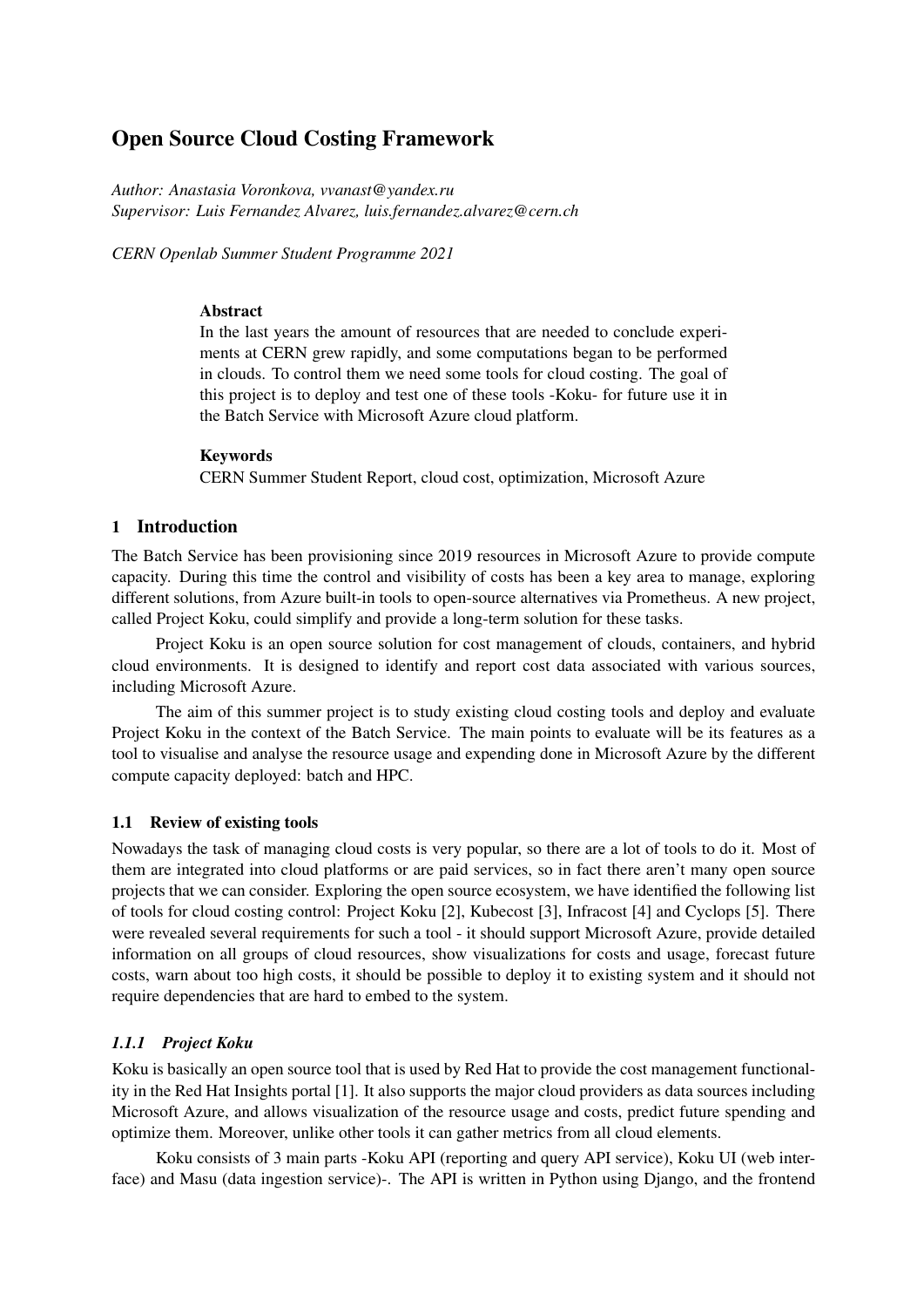is written in JavaScript using React. There are two components in Koku API: web service and database. PostgreSQL is the default database engine and can be replaced by Trino (formerly Presto) with MinIO for object storage. Database query monitoring can be done with Grafana.

There are several dependencies:

- Docker
- PostgreSQL or Trino and MinIO
- Redis
- pgAdmin
- RabbitMQ
- Prometeus
- Grafana

### *1.1.2 Kubecost*

Kubecost has open-source and commercial version. The first has rather limited functionality compared to the second, although both versions support visibility of Kubernetes' current and historical expenses and resource allocation on different levels from nodes and pods to global perspective. Although it doesn't support cost visibility for services that are outside of Kubernetes or other cloud resources. Kubecost can also send alerts of anomalous spending and recommend resource optimization.

Kubecost retrieves resource usage data from Kubernetes and prices from the chosen cloud computing platform, calculates costs of resources, caches it and returns to Prometheus. Then it can showed in Grafana or its own UI. Also in cases when it is needed to expand system to a large number of nodes, Thanos can also be used, but probably only in commercial version.

There are several dependencies:

- Kubernetes version 1.8 or higher
- Prometheus
- kube-state-metrics

#### *1.1.3 Infracost*

Infracost shows cloud cost estimates for infrastructure-as-code projects such as Terraform in command line interface, as well as in pull requests and CI/CD. The tool supports a lot of different Terraform resources in Microsoft Azure. Although there is no any visualization or prediction of costs for now, but results can be exported in HTML or JSON format.

The tool consists of command line interface and Cloud Pricing API. CLI parses Terraform plan JSON file for supported resources and Cloud Pricing API returns the prices to CLI and it calclulates monthly costs.

There is only one dependency in this case - Terraform.

#### *1.1.4 Cyclops*

Cyclops is a dynamic rating-charging and billing solution for cloud providers. It measures resource usage and generates dynamic rates according to different factors and calculates bills for users. Finally it visualizes usage and costs data in charts and statistics in dashboard for administrators. Also it can predict usage of cloud resources using ARIMA models based on activity of one user, group of users or all users. Currently Cyclops supports only CloudStack and OpenStack (Events and Ceilometer) and it was planned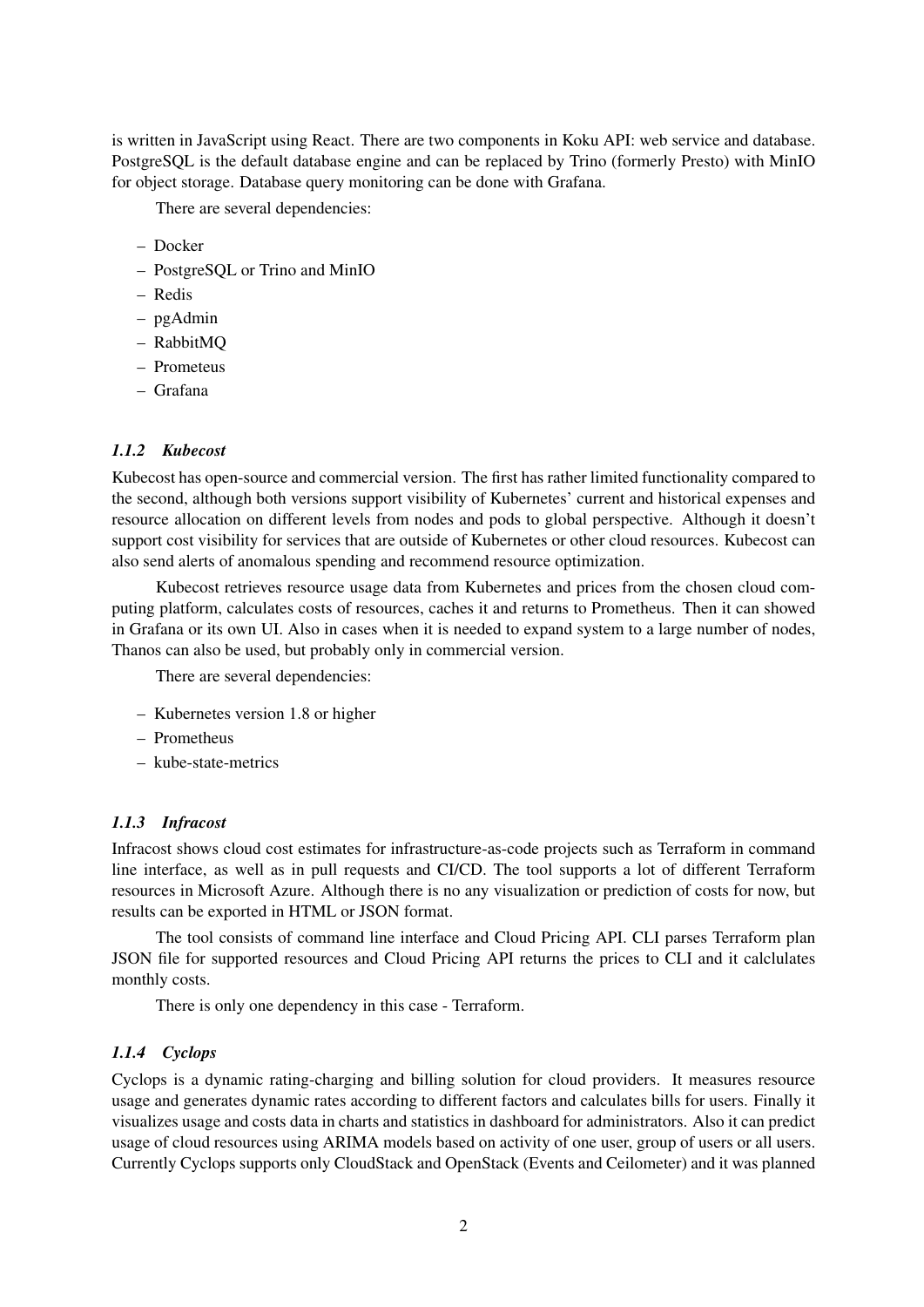to add support for more cloud services, but it looks like authors have stopped development of the project in 2019.

There are 3 main micro services: UDR micro service (usage data collection), CDR micro service (pricing generation) and Billing micro service (invoicing and discounting). UDR micro-service collects usage data from cloud computing software and save harmonised data to Time Series Based Database. CDR uses rule engine to generate dynamic rates based on environmental and other factors, while Billing micro service generate invoices.

There are several dependencies:

- Java 8 and Maven 3
- PostgreSQL 9.6
- RabbitMQ 3.6

# 1.2 Tool selection

In conclusion, Kubecost supports gathering of cost data only from Kubernetes and Infracost does not have any visualization or prediction of costs. Cyclops provides wider opportunities, but does not support Microsoft Azure and as it looks like an abandoned project, there is no much hope that it can change. On the contrary, Project Koku supports data collection from multiple cloud sources, provides visualizations and predictions of future spending and it is actively maintained.

# 2 Koku installation and usage

As Koku is a big project, we need to do two separate installations of different parts of the project. In the documentation of the project there is a rather good description, but some steps were actually missed [6]. Firstly, we need to install PostgreSQL and Docker and then we can install Koku API and Masu simply using Docker Compose as it is written in README of github project [7]. To install Koku UI we need to install firstly NodeJS and Yarn, then clone the github project [8] and install it using Yarn. Next we should configure Microsoft Azure for Koku access and then add to Koku as a source of data [9].

During the summer program Koku was deployed in one of virtual machines hosted on the CERN Openstack Infrastructure. As operating system was chosen CentOS 7, since it is one of the most popular operating systems in CERN, so it is important to test new tools in it. Although previously I didn't have experience with it, so it took some time to start to consider this operating system convenient.

### 2.1 Koku installation problems

As it was found during the study of Koku UI, it uses React and it has deep connections to Red Hat Insights and it uses several Red Hat cloud services components for web applications. This fact turned out a rather big obstacle in standalone deploying of Koku. It was shown that there is a way to run Koku UI on localhost without Red Hat services [10], but it is not suitable for actual deployment. After discussion this problem with developers of Koku it became clear that they don't have plans to separate Koku UI from Red Hat dependencies yet, although the project is positioned as suitable for several other cloud computing platforms. At least probably they will describe a method of standalone deploying of the application. For now we haven't found a method to do it by ourselves due to the lack of expertise in JavaScript and the complexity of refactoring all the dependencies. Actually as the one that is not working is the frontend part of application, it was investigated further the most important part - the functionality of the backend of project.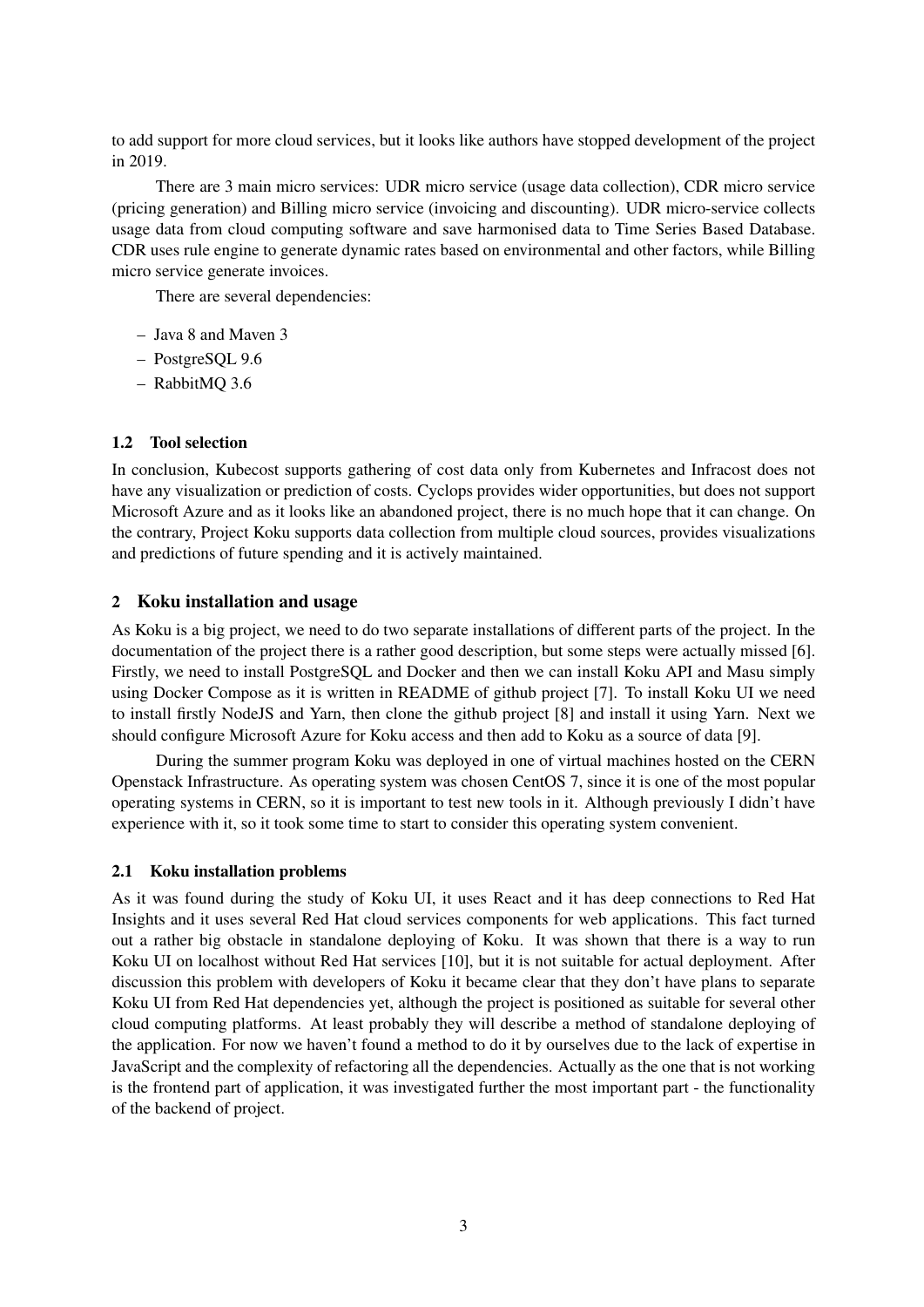### 3 Koku evaluation

#### 3.1 Current costs and usage

Koku collects cost data from Microsoft Azure via the Masu component. This data is processed and then an aggregated version is provided in the web interface - Figure 1 or it can be also obtained through API. We can get JSON with total costs like this:

GET http://localhost:8000/api/cost-management/v1/reports/azure/costs/, inventory data like this:

GET http://localhost:8000/api/cost-management/v1/reports/azure/instance-types/ or storage inventory data:

| <b>Red Hat</b>                       | Find an app or service -                                                                               |                                                                                                         | Demo Admin v<br>ℯ<br>a.                                                                                     |
|--------------------------------------|--------------------------------------------------------------------------------------------------------|---------------------------------------------------------------------------------------------------------|-------------------------------------------------------------------------------------------------------------|
| OpenShift                            | Cost Management Overview ®                                                                             |                                                                                                         |                                                                                                             |
| <b>Clusters</b>                      | Infrastructure<br>OpenShift                                                                            |                                                                                                         |                                                                                                             |
| Overview                             | Perspective All =                                                                                      |                                                                                                         |                                                                                                             |
| Releases                             |                                                                                                        |                                                                                                         |                                                                                                             |
| <b>INSIGHTS</b>                      | All OpenShift cost<br>$1-7$ May                                                                        |                                                                                                         | Top projects<br>Top clusters                                                                                |
| $\rightarrow$<br>Subscriptions<br>v  | \$8,946.81                                                                                             |                                                                                                         | \$606.26 (6.97%)<br>Madrid                                                                                  |
| Cost Management<br>Overview          | Cost                                                                                                   |                                                                                                         | \$601.94 (6.92%)                                                                                            |
| OpenShift<br>Amazon Web Services     | All OpenShift cumulative cost comparison (\$USD) -                                                     |                                                                                                         | Paris                                                                                                       |
| Microsoft Azure                      |                                                                                                        |                                                                                                         | \$593.90 (6.83%)<br>Raleigh                                                                                 |
| Google Cloud Platform<br>Cost Models |                                                                                                        |                                                                                                         | \$6,898.40 (79.29%)<br>67 Others                                                                            |
| Cost Explorer                        |                                                                                                        |                                                                                                         | All Projects                                                                                                |
| Support Cases &                      | 8<br>$=$ Cost (1-30 Apr)<br>$-$ Cost (1-7 May)                                                         | 16<br>24<br>31<br>--- Infrastructure cost (1-30 Apr) -- Infrastructure cost (1-7 May)                   |                                                                                                             |
| Cluster Manager Feedback &           | - Cost forecast (7-31 May)<br>- Infrastructure forecast (7-31 May)                                     |                                                                                                         |                                                                                                             |
| Red Hat Marketplace E'               |                                                                                                        |                                                                                                         |                                                                                                             |
| Documentation 区                      | CPU usage and requests<br>$1-7$ May                                                                    | Memory usage and requests<br>$1-7$ May                                                                  | Volume usage and requests<br>1-7 May                                                                        |
|                                      | 3,941 core-hours<br>10,383 core-hours<br>Usage<br>Requests                                             | 28,482 GB-hours<br>26,328 GB-hours<br>Usage<br>Requests                                                 | 111,922 GB-month<br>57,520 GB-month<br>Usage<br>Requests                                                    |
|                                      | Daily usage and requests comparison (core-hours)                                                       | Daily usage and requests comparison (GB-hours)                                                          | Daily usage and requests comparison (GB-month)                                                              |
|                                      |                                                                                                        |                                                                                                         |                                                                                                             |
|                                      | 15<br>31<br>$=$ Usage (1-30 Apr)<br>$-$ Usage (1-7 May)<br>Begunste (1.20 Apr) an Democrate (1.7 Mars) | $15\,$<br>31<br>$-$ Usage (1-30 Apr)<br>$-$ Usage (1-7 May)<br>Degrade (1.20 Apr) an Degrade (1.7 Mars) | $15\,$<br>ဂ္<br>$-$ Usage (1-30 Apr)<br>- Usage (1-7 May)<br>Depression (1.20 Apr) are Depressed (1.7 Mars) |

GET http://localhost:8000/api/cost-management/v1/reports/azure/storage/.

Figure 1: Web interface of Koku

In all cases we can also use grouping or filtering by name of project. Also we can add several users with different rights in Koku, so that they can see the cost statistics associated to their group or role.

Koku defines several types of costs - infrastructure costs and supplementary costs. The first are costs reported by cloud provider and the second are costs not directly related to infrastructure. So in most cases total costs and infrastructure costs are the same. As we can see from JSON, there are also some other fields. Raw costs are just costs from cloud provider, markup is the part of cost that was removed from bill after applying markup or discount. Usage cost is the part of cost, calculated from hourly or monthly price and usage and then total cost is the sum of costs from other fields. More can be read in Documentation for Red Hat Cost Management Service [11]. Here is an example of JSON with costs for 24th of August:

```
...
"data": [
         {
```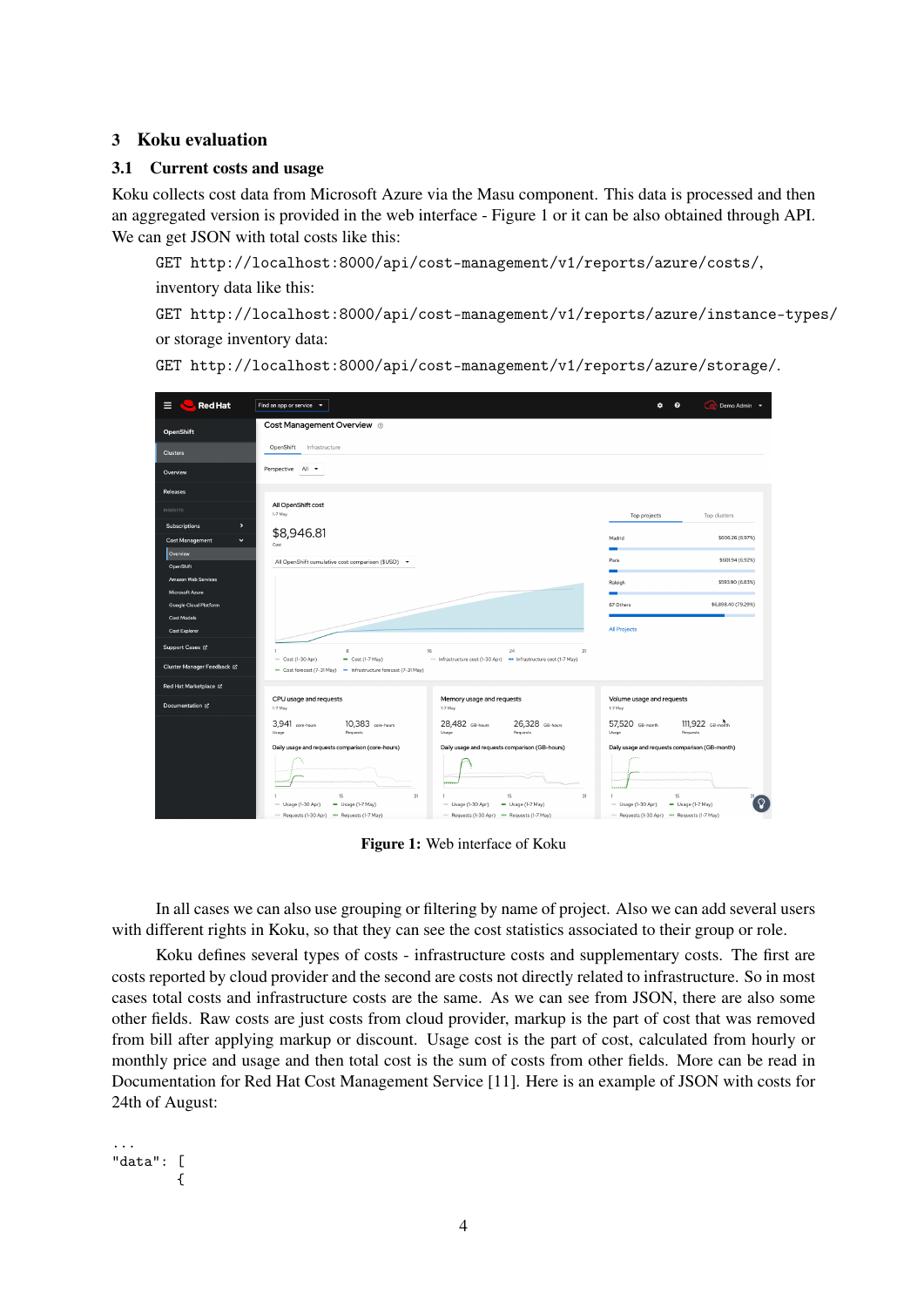```
"date": "2021-08-24",
    "values": [
        {
             "date": "2021-08-24",
             "source_uuid": [
                 "04ba4cfc-f662-4ab1-882b-9de2783799a1"
            ],
             "infrastructure": {
                 "raw": {
                     "value": 521.896673715,
                     "units": "USD"
                },
                 "markup": {
                     "value": 0.0,
                     "units": "USD"
                },
                 "usage": {
                     "value": 0.0,
                     "units": "USD"
                },
                 "total": {
                     "value": 521.896673715,
                     "units": "USD"
                 }
             },
              "supplementary": {
              ...
             }
        }
    }
]},
...
```
#### 3.2 Predictions in Koku

]

Another important function of Koku is cost forecasting. We also have access to it through API:

GET http://localhost:8000/api/cost-management/v1/forecasts/azure/costs/

Koku forecast costs using very simple linear model - Ordinary Linear Squares model from popular statsmodels [12] library. It is a model where we step by step optimize the squared difference of the true value and prediction. It is a simple, but powerful model, although in Koku is used only the total cost as feature. And the prediction is also total cost. At the same time there can be other parameters that can lead to significant changes in costs - like day of week, use of expensive resources or very rapid growth in popularity of less expensive resources. Also for better prediction there need to be used a lot of data, but Koku uses only data for the current month or for the previous if in current month the amount of days is less then 8. Obviously this can be not enough for reliable predictions.

Despite rather simple model everything is done from the point of statistics - removing outliers using interquartile range, calculating the quality of prediction using 2 methods. First is coefficient of determination - proportion of variation of dependent variable that can be explained from independent variable, and the second is using confidence intervals.

On Figure 2 is showed a chart of historical costs (in dollars) in blue and predicted costs in orange. Historical costs are given for 9 days, they seems rather unstable, and Koku predicted a stable upward trend for next 15 days. This looks too ideal and probably Koku has problems with prediction because of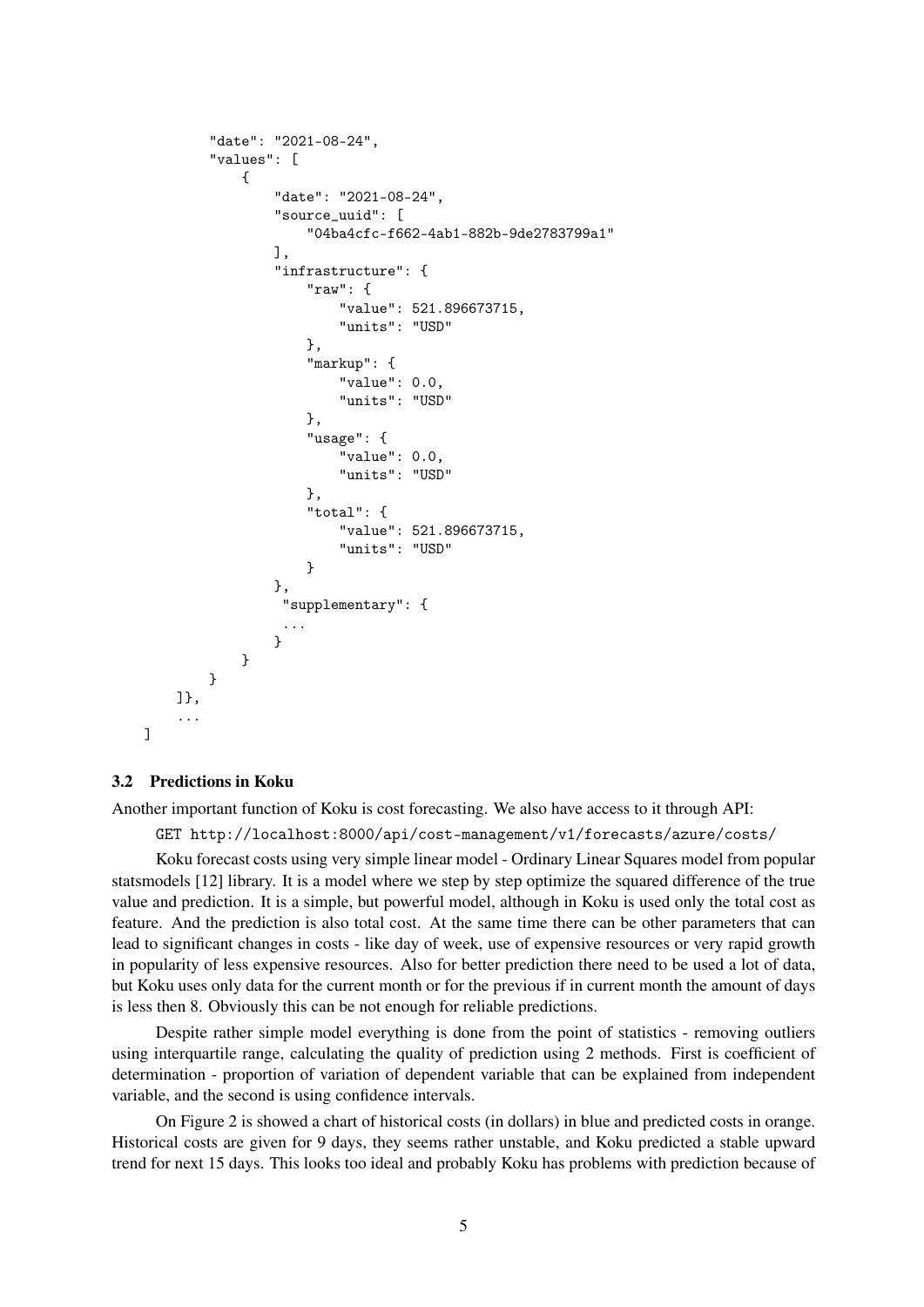short period of gathering historical data and it's unstable manner.

Another thing that should be mentioned here that Koku doesn't have its own system of notifications if some costs became too big, but it is desirable in practice.



Figure 2: Historical costs and predicted by Koku

#### 3.3 Discussion

As it was mention in the previous chapter forecasting mechanism in Koku is rather simple and can not predict all the fluctuations in costs. Although due to its simplicity it works more stable. Currently the problem of time-series prediction is rather popular and there are a lot of different tools for it, although in this task we have only daily data, so there are many points to consider. At the same time this limitation didn't stopped authors of Cyclops from using popular model for time-series - ARIMA model. However the problem of having not so much data can be also solved with using not only cost data, but also quantity of units of different groups of resources, day of the week and some other factors.

For example we can look on Figure 3 - a chart with costs from Microsoft Azure for August (in CHF) with splitting to type of resource. It is clearly seen that costs for virtual machines are the most expensive sector and their costs grow drastically in the end of the month. At the same time other groups cost much less with exception of ExpressRoute. If we look at Figure 4 with chart of quantity of different types of resource, it can be easily seen that the amount of used resources grow for all groups. So we can suppose that for prediction of costs the most important groups would be the most expensive - virtual machines and ExpressRoute.

#### 4 Conclusion

All in all, through the internship were reviewed several tools for cloud cost management, was tested one of them -Koku-, because it satisfied most of the criteria of such a tool and also were proposed ideas to make a better prediction model than that is used in Koku. Through the work were identified several problems with Koku - it really depends on Red Hat ecosystem and it requires more time to investigate how to eliminate these dependencies. Also it was found that Koku's forecasting function may return not very accurate predictions for short periods of time, so there were described some ideas of improvement.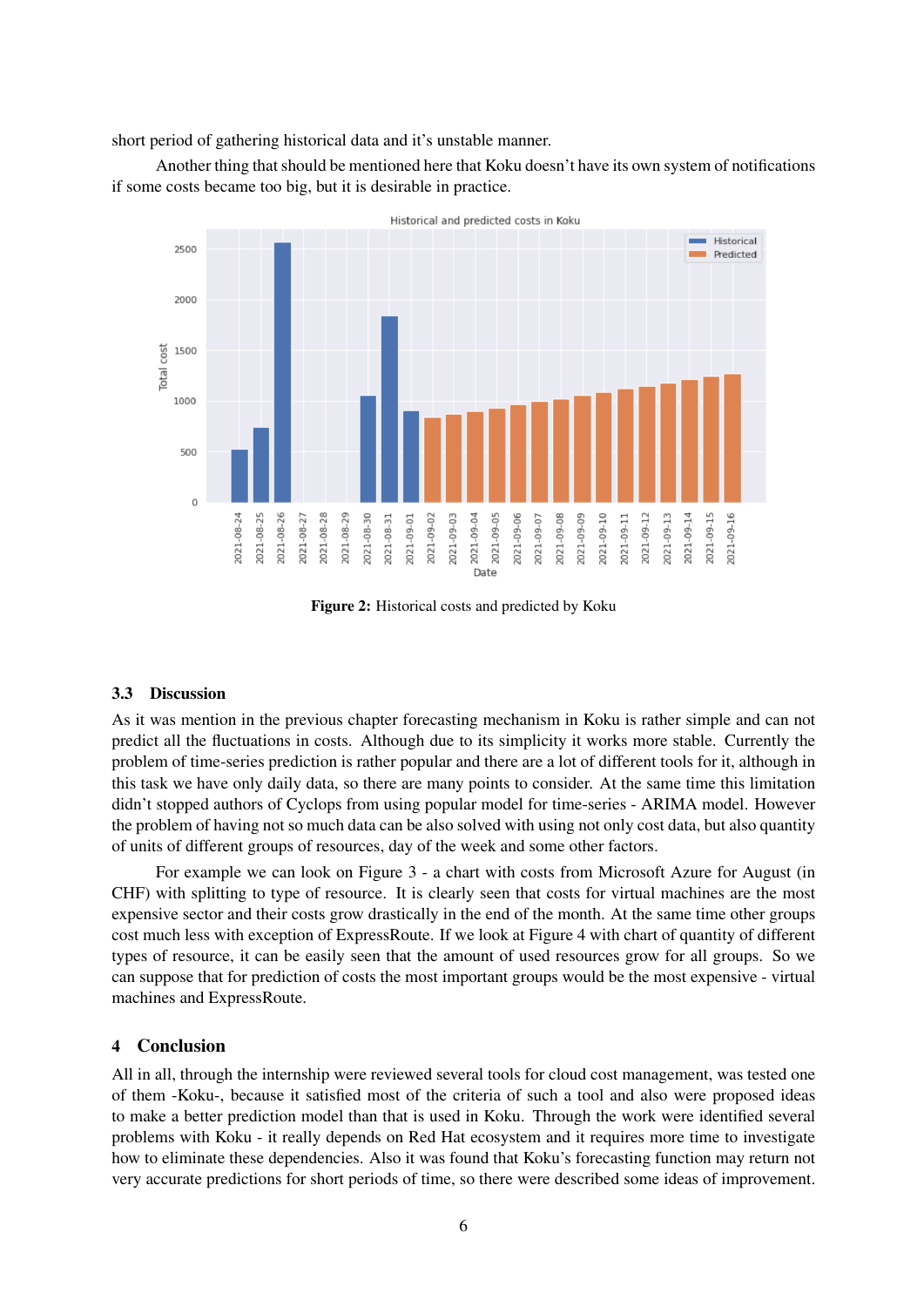

Figure 3: Cost in CHF by date and by group

Unfortunately, due to time constraints, it wasn't possible to test these ideas on real data. Finally, we should mention lack of notification system in Koku, but it should be not so hard to add it. Koku is a great tool, but for now it requires some additional work, so further investigation should be done to decide whether investment on its modification would be valuable over exploring other alternatives or custom tools.

# Acknowledgements

Openlab Summer Student Programme was a great experience - I learned a lot of new things about Linux and cloud resource management, program brought deeper understanding of international culture and it was interesting to look at how top organisations like CERN change their working processes during COVID-19. I got into an amazing team of specialists and although team specialization was very new to me, they warmly accepted me in team and it was interesting to listen to the discussions on meetings. And most of all I want to give thanks to my supervisor, who shared with me his great experience and helped with all hard problems I faced, especially in the beginning, when everything seemed to be so mysterious and unclear.

### Bibliography

- [1] Red Hat Cost Management Tool https://cloud.redhat.com/learn/topics/ cost-management
- [2] Project Koku, https://project-koku.github.io/
- [3] Kubecost, https://www.kubecost.com/
- [4] Infracost, https://github.com/infracost/infracost
- [5] Cyclops, https://icclab.github.io/cyclops/